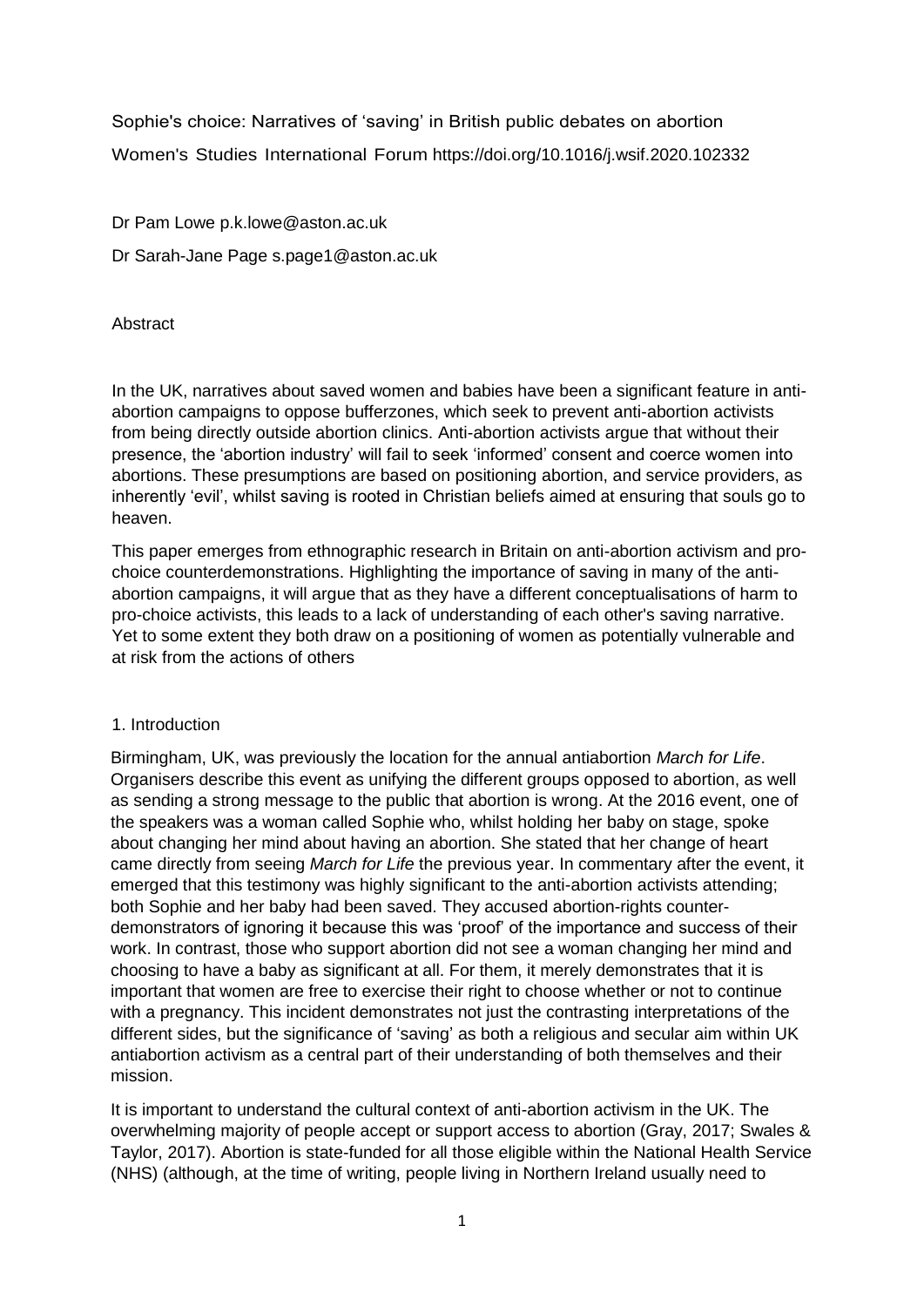travel to the mainland to access this service) and this is rarely challenged politically. Moreover, around half of the population now state that they have no religion (Swales & Taylor, 2017), and overt displays of religiosity are usually only seen as culturally appropriate if restrained and unobtrusive (Davie, 2015). Consequently, those who are publicly active about abortion are a tiny minority, and are often seen as transgressive both in terms of abortion views and religious activism (Lowe & Page, 2019a, 2019b).

This paper will begin by outlining ideas of saving in Christianity and some of the history of attempts to save and/or reform 'fallen' women. The idea of the fallen woman is clearly linked to specific understandings of women's 'natural' role and this has an important impact on antiabortion activists' motivations, and why they believe that their activities outside clinics are vitally important to women and wider society. This will be followed by a methodological account, and the analysis of three data themes: 'saving the mothers' will examine how abortion is perceived as going against a mother's very nature, with anti-abortion activists positioning themselves as saving women from a mortal sin; 'religious rescues' will emphasise the religious motivations for the saving narrative endorsed; 'exercising choice' will examine the notion of choice within anti-abortion activism by drawing on pro-choice responses to anti-abortion activism. We will finish with some concluding remarks.

#### 2. Saving souls as a gendered endeavour

Salvation is a fundamental Christian concept, generating various meanings (Bacon, Dossett, & Knowles, 2015). As Coleman III and Arrowood (2015: 13, emphasis in original) argue, 'salvation has been a theological concept that sought to free the soul from its inherent sinfulness', and to ensure one's relationship with God. Because of the perceived dire eternal consequences of not having salvation, saving souls has been fundamental to the Christian mission. Akin with salvation, the meanings of saving are various and have shifted over time. Within Christianity, the soul is immaterial, reflects the 'godliness' of the person, and is subject to judgement after death. In previous centuries, when belief in hell was pervasive, emphasis was placed on being saved from threat of eternal damnation; even babies were to be ritually baptised because they had been born sinful (Billings, 2004; Oestigaard, 2003). This notion of original sin arose from the story of Adam and Eve, the first couple created by God whose disobedience led to a world in which people are flawed unless they accept the faith. In many interpretations, Eve is deemed culpable for the sin of humanity, because she was tempted by the serpent, having repercussions for how all women are understood. More recently, as belief in hell has waned, the concept of saving becomes more centred upon the notion of being saved through Christ and a personal relationship with him, where one's humanity is ameliorated (Dowell & Williams, 1994). Infant baptism is therefore reconfigured as the child being welcomed into the community of Christ, rather than as a means of managing original sin (Oestigaard, 2003). The concept of saving has been gendered. For example, the feminist theologian Jantzen (1998) has emphasised how influential early church theologians such as Augustine and Tertullian were in cementing the link between women and sin, because of the way these authors connected sin with the sexual body.

Indeed, the body is considered an impediment to saving one's soul, as it is the body that is deemed at risk of sinfulness. Given that women were understood as being closer to the sexual body than men, especially due to links with Eve as the sexual temptress (Edwards, 2012), they are understood as being key receptors of the saving narrative, and a significant target for action. In this way, Jesus takes on the role of rescuing 'the damsel in distress' (Jantzen, 1998: 163). Jantzen is very critical of this theological interpretation, where the body is seen in negative and sinful terms, and instead argues that the body should be reclaimed for the sacred and considered divine. In the process she queries the ongoing emphasis on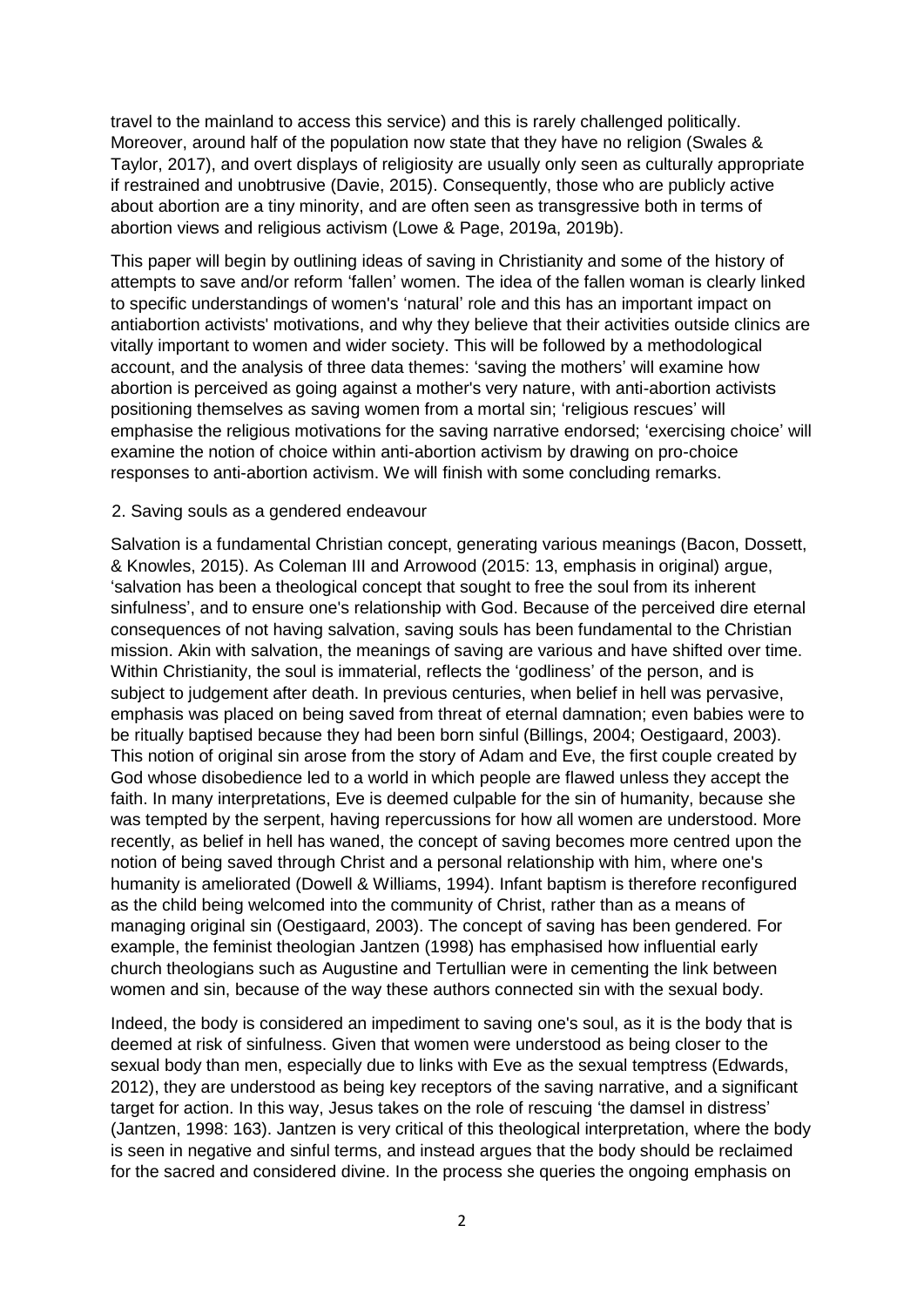souls over bodies. But these traditional theological interpretations have been influential and pervasive, and have positioned the saving narrative as a gendered endeavour, where women are specifically targeted. Jantzen's narrative also points to how 'saving' is hierarchical; the emphasis is that those with more power are envisaged as having the means to save those who are more vulnerable and weaker. In this scenario, men come to the rescue of women. Whilst these theological ideas form an important context for understanding the notion of saving, it is important to remember that individual adherents will always interpret religious doctrine in their everyday lives (McGuire, 2008). Thus in this paper, we are focusing on how saving is understood within anti-abortion activism as a specific religious practice.

This saving narrative also has resonance with contemporary secular narratives such as 'saving' children from social media or 'saving' the earth. Indeed, secular understandings of saving have equally taken a gendered meaning, particularly in relation to the perceived oppression of religious women. For example, Muslim women are often seen as being inherently oppressed through their religious identification:

Calls for secularizing and liberalizing Islam so that Muslims may be taught to live a more enlightened existence are issued from a variety of quarters these days, left and right alike. These calls strike a chord with secular feminists (from a variety of political perspectives) who have long been convinced that religion is a source of women's oppression (Mahmood, 2011:94)

Mahmood emphasises certain books that have been praised by feminists, even as they perpetuate this saving narrative. One example is the book by Nafisi called Reading Lolita in Tehran, where the take-home message is that 'only Western literature can be the salvation' (2011: 87). Certain feminist approaches have therefore not been immune from 'saving' endeavours (Bracke, 2012), with those doing the saving – those with greater power and resources – setting themselves up as knowing better, knowing more, than the person deemed in need of saving, with the assured belief that they have the expertise to liberate them, irrespective of whether that person wants that intervention or not.

### 3. Saving fallen women

In the UK, most anti-abortion activists are highly religious Christians (predominantly Catholic), and their religious understandings are central to how they interpret the issues, even when drawing upon secular arguments (Lowe & Page, 2019b, also see methods section). Consequently, understanding how their religious ideas about women and sexuality are intertwined with their position on abortion is important. Warner (1978) has argued that the strong association in Christianity between sex and sin has long had particular implications for women. The notion that sexual chastity was important for women in particular was underlined through the idea of the virgin birth, with Mary upheld as an (unattainable) ideal of a sexually-pure mother. This contrasts with the position of Eve who represents women as the 'temptresses' of men, leading them to their downfall through sexual knowledge. These dichotomous positions of good/evil, sacred/profane, mother/whore have had a significant impact on the ways in which women are perceived (Warner, 1978). As Page argues:

In this discourse, women are left with few safe spaces to occupy, for if sacrality is obtained through motherhood, this is negated by the "profaning" sexual process in order to achieve this, a process which, of course, did not apply to Mary (Page, 2011:5)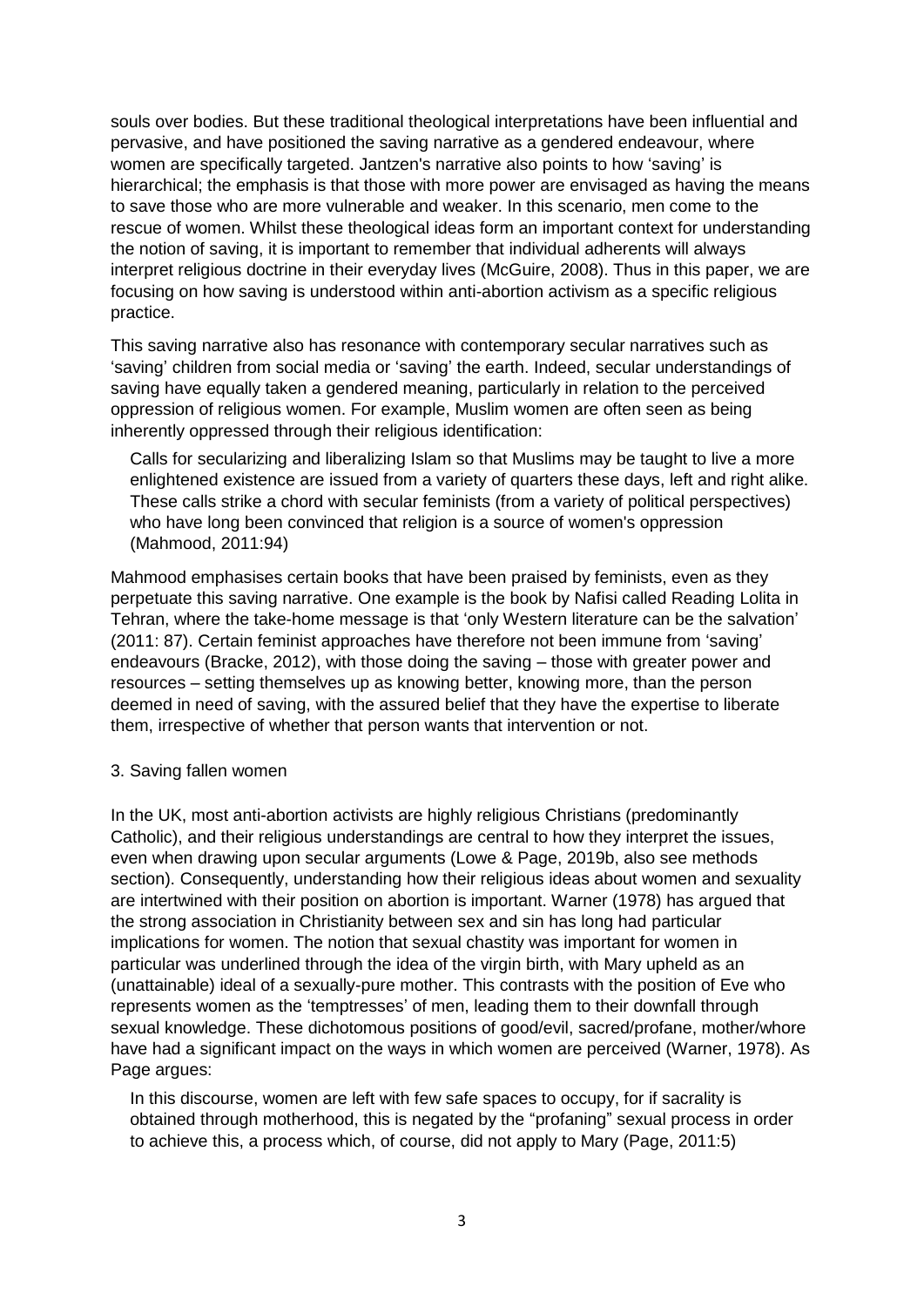Within the Eve/Mary theological dichotomy, therefore, women cannot win; to mirror Mary's piety in motherhood, a sexual encounter is necessary. Therefore heterosexual marriage becomes the only divinelyordained space for sex to take place, with the strong emphasis on sexwithin-marriage-only being a means for women to be more like Mary, leading both to a far heavier scrutiny of women's sexual behaviour, as well as a strong emphasis on procreation within marriage (Hall, 2000). Women who are pregnant and unmarried have therefore failed to live up to these expectations, and were a significant target for many of the campaigns of Victorian social reformers in the UK (Hall, 2000).

Hall (2000) argues that rather than an absolute division between 'good' and 'bad' women, there was recognition among Victorian reformers that women could be tricked or forced into being sexually compromised, and this initial 'fall' was not the same as those who were sexually unrestrained. Indeed as Hall (2000) points out, much of the Victorian emphasis on rescuing women from prostitution was based on the idea that they had ended up taking this path unwillingly, following an initial 'fall'. Within the broader sexual reform movement there was a particular emphasis on the need to protect young women from workingclass backgrounds from sexual activity. From legal bids to raise the age of consent to the exposé of innocent girls sold into child prostitution, the campaigners sought to both highlight and challenge the risks to the 'innocence' of young women (Hall, 2000).

Victorian homes for 'fallen women' also sometimes accommodated young women who were pregnant and unmarried, and by the early 20th Century many of these homes had changed into more general mother and baby homes. Some of these were more draconian than others. In Ireland, the Catholic Magdalene Laundries have been exposed as forcibly incarcerating women for long periods of time, often with significant abuse (Yeager & Culleton, 2016). In England, by the 1960s the homes were occupied by mothers for shorter periods, although they were still deemed shameful places (Clark, 2008). The notion that the women (and their families) could be 'saved' from shame by removing their children indicates the durability of the double standard of sexual morality that prevailed, in which it is women rather than men who are singled out for shaming for sexually transgressing. Moreover, as Garrett (2000) has shown, there was considerable concern in Ireland that the travel of Catholic women to England to give birth could lead to their children being adopted by Protestants. Keeping the women in Ireland was seen as important as it meant that they were saved *within* their faith. This notion, that a foetus is, or should be, predestined to belong to a religious (or national) group, remains an important element today, as births are central to the generational renewal of social groups (YuvalDavis, 1997).

This historical account illustrates the ways in which gendered saving has long been an important narrative within Christian belief; those who 'save' others are often positioned as undertaking important religious work, with this also having a bearing on their own salvation status. Women's role as wives and mothers was understood as putting them in a unique position to instill 'virtues' in family life, and ensure that a new generation of Christians were saved. Whilst feminism has long challenged this limited understanding of women (for an early example see Gilman, 2003 first published 1900), studies have shown that for many opposed to abortion, traditional understandings of woman and motherhood are important (Haugeberg, 2017; Lowe & Page, 2019a). As we have demonstrated elsewhere,

anti-abortion participants draw on conservative religious teaching, to reaffirm gender complementarity and women's essential role as mothers. (…) The presumption that women would 'naturally' sacrifice their lives for a developing foetus is embedded in the activists' understandings of motherhood as sacred (Lowe & Page, 2019a:177)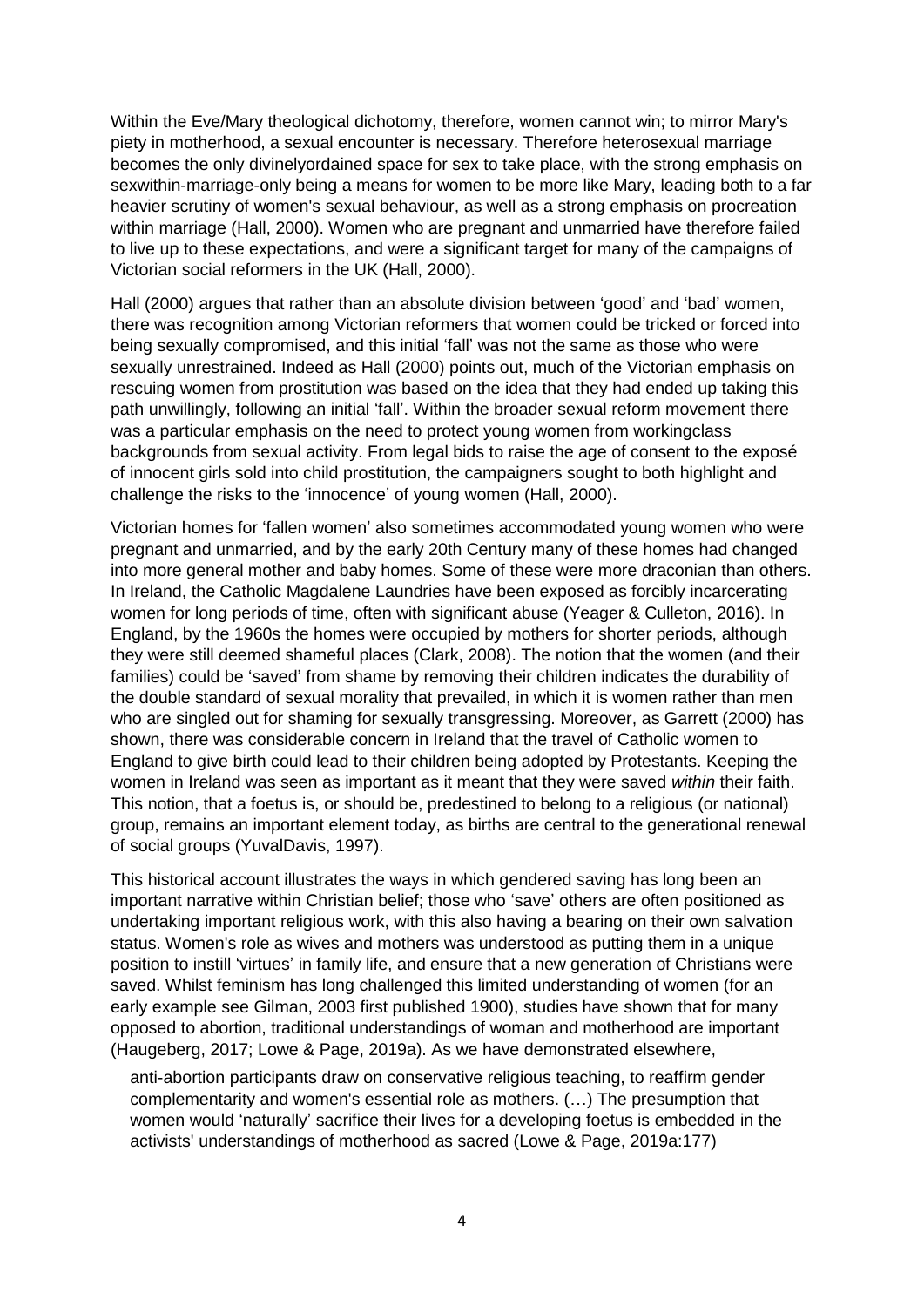Indeed, although the meanings given to abortion by the Roman Catholic Church have differed historically, in the contemporary period, official Church pronouncements condemn abortion (for example see Pope Francis, 2016). As this paper will show, by examining the contrasting understandings of saving, the disconnection between the antiabortion messages and the wider public becomes clearer. We argue that in order to have credibility within the anti-abortion movement, the underlying messages need to be broadly in-line with religious understandings of women and motherhood, but this means that they are often ineffective in persuading people who do not share the same narrow religious interpretations.

### 4. Methodology

This paper is based on an ethnographic project studying anti-abortion and pro-choice activism in public places in the UK from 2015 to 2019. Data collection has included a wide range of methods including observations at public events (marches, demonstrations, prayer vigils), analysis of leaflets and other materials handed out in public places, formal and informal interviews with activists from different organisations, and documentary analysis of public statements and other data. Decisions about which events to include have been made to reflect the different activities nationally, as well as being driven by significant events that have taken place during the course of fieldwork.

In the UK, there are several organisations involved in organising anti-abortion activities outside of clinics as well as local grassroots groups. The bigger organisations include Helpers of God's Precious Infants (HOGPI), Good Counsel Network (GCN), the Centre for Bioethical Reform UK (also known as Abort 67) on the mainland, and Precious Life (PL) based in Northern Ireland. The 40 Days for Life campaign, an American bi-annual prayer campaign which targets abortion clinics, also takes place. The majority of anti-abortion activists outside of clinics are Catholic, and it is common for the material objects (e.g. rosary beads, signs, leaflets) to reflect the religious beliefs of the anti-abortion activists. Fieldwork data revealed that the overwhelming majority of participants are highly religious, with many attending church every day and even nominally 'secular' anti-abortion organisations regularly rely on religious messages or infrastructure in their organisation (such as meeting at churches or raising money through church events). Despite religious motivations, and the Roman Catholic Church's stance against abortion, anti-abortion activism is generally led by lay people.

Pro-choice groups were only present in ten of the sites we visited. Most of the pro-choice activists organising against anti-abortion clinic activities were part of local grassroots organisations. They usually liaised closely with the specific abortion service provider in terms of when they were needed and what form their action should take. Some operated as clinic escorts, walking service users past anti-abortion activists; others would organise counterdemonstrations, such as having signs and banners, and some groups did both. At the beginning of the research, the links between the groups were sporadic, but over the course of the fieldwork, they became more pronounced. Following their success in getting the first bufferzone in Ealing, Sister Supporter developed training and resources to encourage other areas to use the same legislative framework.

Over the course of the project to date, observations have taken place outside 30 clinics across the UK (observations lasted between 1 and 2 h, and some clinics were visited on multiple occasions), at four annual *March for Life* events (organised by March for Life UK), and public meetings discussing abortion. The public meetings include both antiabortion and pro-choice activist meetings, debates in local and national government where consideration of the impact of anti-abortion activism outside clinics was discussed, and court hearings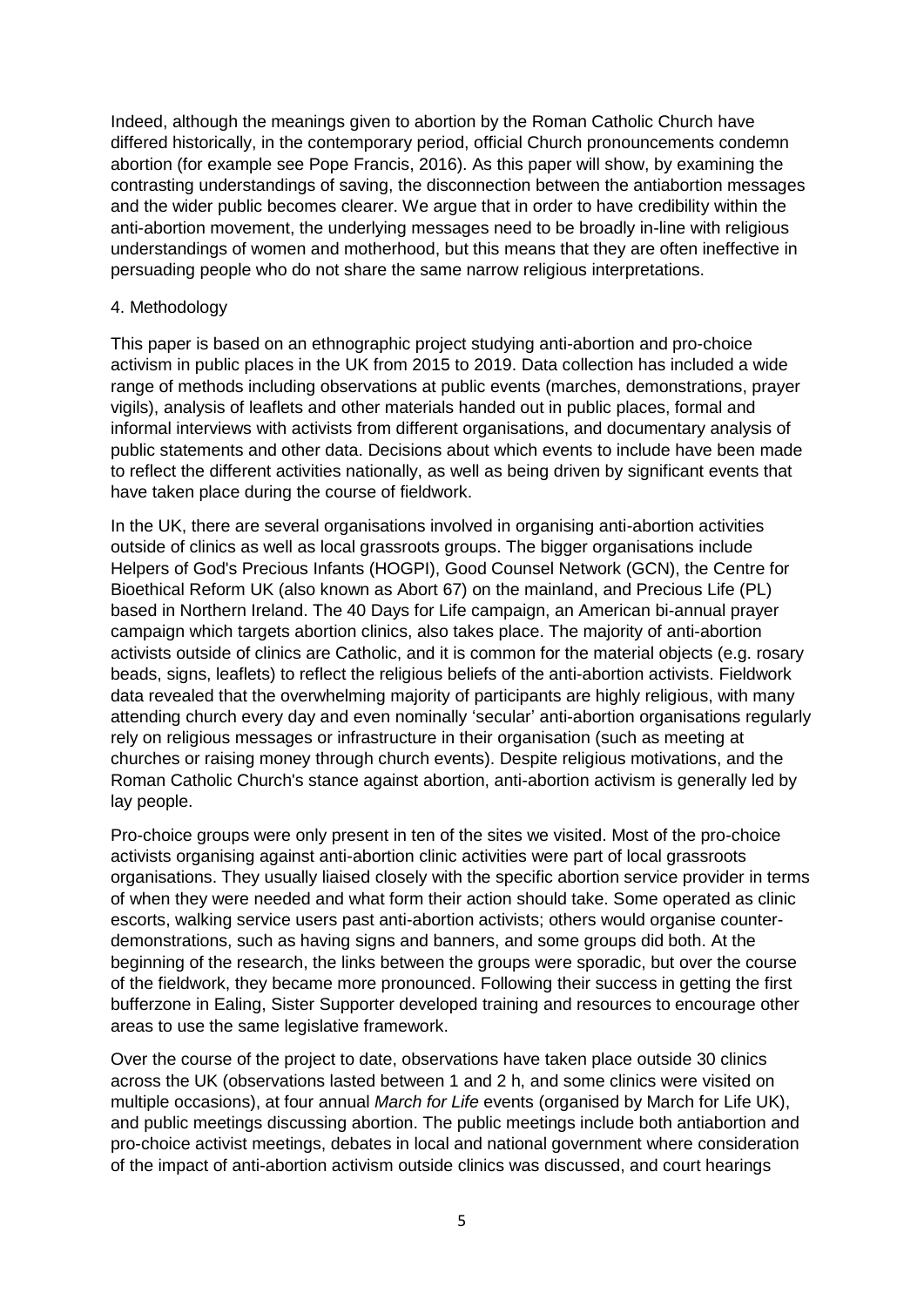related to the imposition of a bufferzone outside one clinic in Ealing, London, the first in the UK to be implemented. Formal interviews were audio-recorded (with permission) and were transcribed. Notes were taken in other cases. We have not included demographic data for the activists, as the small numbers outside abortion clinics makes them identifiable.

Both of the researchers support abortion, and Lowe had existing links with abortion rights groups and activists. This meant that entry and acceptance by those campaigning for abortion was straightforward. Despite this, it was of course important to be reflexive about our 'insider' status in the field. The fieldwork with those opposed to abortion was more complex. We were often questioned about our position on abortion, and sometimes about our faith position as well, and these questions were answered openly. We have strived to report the views of all the activists as they see themselves, being clear where our analysis of their actions leads us to different conclusions.

All the data (fieldwork notes, photographs, interview transcripts, documents) used in the paper were analysed thematically through a system of close reading, coding and comparison (Braun & Clarke, 2006). The themes discussed here are ones that emerged from the data, and the examples chosen are ones that we feel best illustrate the data set as a whole. NVIVO was used to manage the dataset.

#### 5. Saving the mothers

As outlined above, for anti-abortion activists, motherhood is seen as women's 'natural' position, so abortion is an act which is against women's 'nature' as well as a mortal sin, which Singer describes as:

a serious breach of God's law, mortal sins are actions that imperil the violator's soul. To be deemed a mortal sin, an action must be intrinsically evil, the violator must know that what they are doing is immoral, and they must freely choose to commit the behavior. For the Catholic Church, seeking an abortion meets all of these conditions (Singer, 2018:18)

Hence, it is common for anti-abortion activists outside of clinics to understand themselves as saving women from a sin that threatens their very soul. This is more than just a tactical choice, but builds on their religiously-based understandings of women's role (Lowe & Page, 2019a). For the activists, pregnant women are mothers from conception, and a central activity is to ensure this is recognised by the women themselves (Lowe & Page, 2019a). All clinics offer counselling to women who are unsure of their decision, and approximately 10– 15% of women who attend for an appointment decide against abortion.<sup>1</sup> Although this number does not seem to vary in relation to the presence or absence of anti-abortion groups outside, it appears common for antiabortion groups to claim success if they have had contact with a woman that decided against abortion, regardless of the interaction. Like Sophie, the 'saves' or 'turnarounds', as they are often called, provide antiabortion activists with the proof that they are needed, that their work is successful, and souls are saved. Therefore the notion of saving takes on a double meaning, as not only are babies 'saved' but women's souls are also rescued, and they no longer need to be absolved of sin. 'Saves' are fêted and counted; at one site they utilised a chalkboard outside the clinic to note the saves. Tales of saves often feature in accounts by activists. In the case of Sophie, there was a strong emphasis on her testimony in on-line anti-abortion summaries of the day, for example, the Society for the Protection of Unborn Children (SPUC) commented that she was one of the 'most powerful speakers' at the event (SPUC, 2016).

 $\overline{a}$ <sup>1</sup> Data obtained during the study from abortion service providers.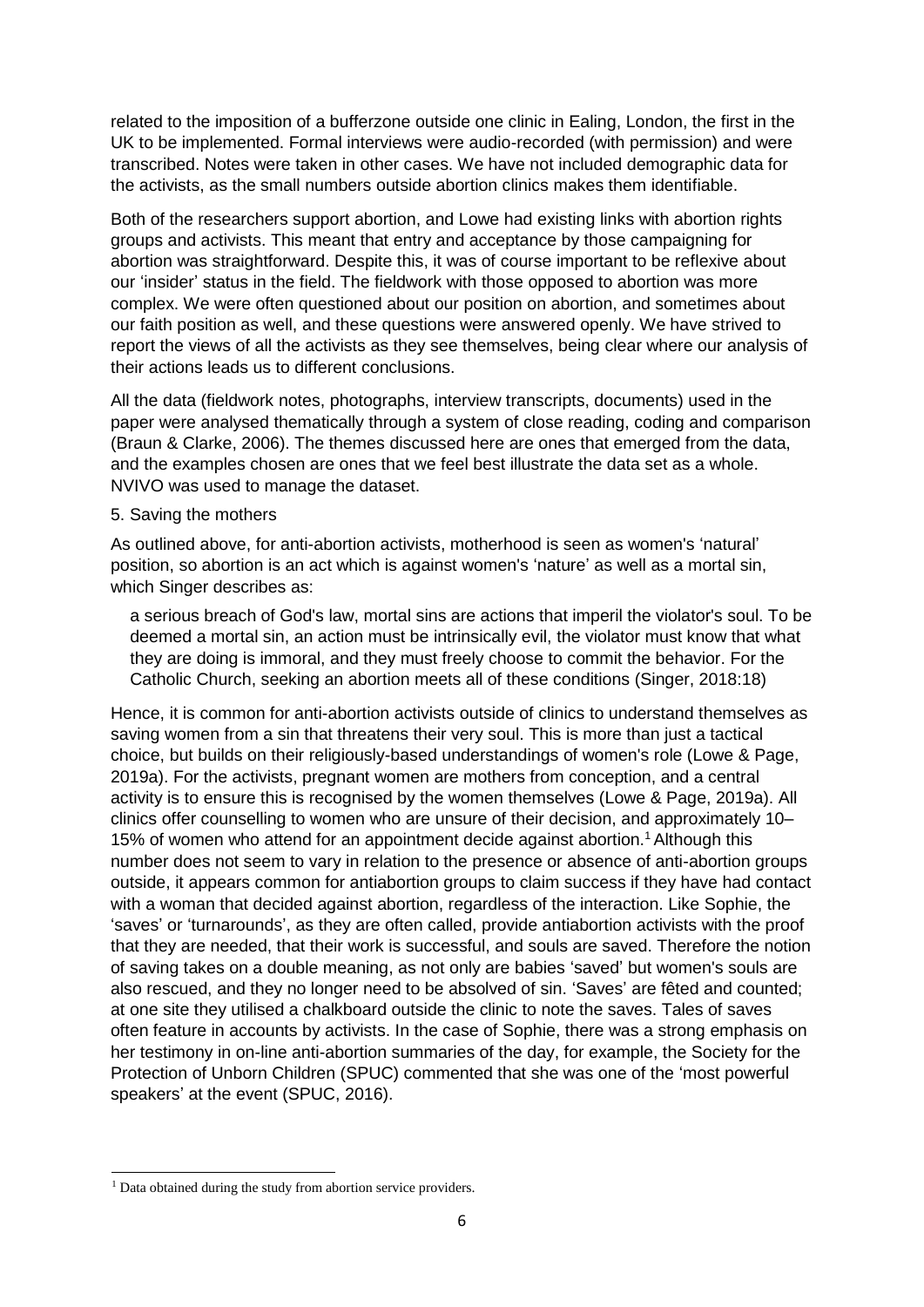Alongside the public testimonies of women describing how they were saved from abortion, which usually focuses heavily on their child, and joy in motherhood, are accounts of women who 'failed' to be saved, and deeply regret their abortions. Theologically, the notion of mortal sin is a tricky ground for activists to navigate, for it suggests that a woman's sin is so grievous that it becomes difficult to be forgiven. Indeed, recently, the Pope changed the rules on who could absolve the 'sin' of abortion within Catholicism to include all priests (Traina, 2018), although in the UK this was already the case. Importantly women who have had abortions are usually positioned as victims. This is either through directly describing pressure or coercion from partners, parents or friends that they failed to resist, or indirectly from an 'abortion culture', which is irreligious or otherwise harmful. This has the effect of playing down the culpability of women by positioning them as not knowing what they were 'really' doing. Whilst this is a tactical move designed not to alienate the people they are trying to help, it is also in line with their religious beliefs, as the possibility of divine forgiveness and/or being absolved of sin is a key theological emphasis. For example, one leaflet recounted one person's journey of being saved:

my heavenly Father started lovingly to reveal to me that I had actually aborted a child, my child (…) I must have said sorry to God, often with tears, hundreds of times (…) but God had never given up on me (…) and when He said I was forgiven, it was true (South-West city, 2018)

Despite possibility of divine forgiveness, the severity of the impact of one's actions is still emphasised. On a Christian radio show focusing on abortion, a woman who is now an antiabortion activist, described how she was alienated from God when she had her two abortions, and it was only when she 'converted' (although she describes being raised as a Catholic) she was able to recover from them. In this testimony, she also attributes pro-choice activism as part of abortion grief. She describes a religious abortion 'recovery' event:

[I]n one of the sessions, we delve into all the different degrees of grief, and one of them is anger. And a lot of you if you have been outside with 40 Days for Life, and you have seen the pro-choice people, you have seen anger, a lot of them have had abortions and that is where they were (Radio Immaculata Pro Life Forum, 2018)

As Millar (2017) has argued, the notion of 'foetocentric grief', the idea that women perpetually mourn their unborn children, has become a strong narrative within anti-abortion activism.

The emphasis on the testimonies of 'saved' mothers became a major focus in the antiabortion campaign to prevent the first bufferzone in London from being established. Time and time again during the bufferzone debate, the anti-abortion groups claimed that the voices of the women that were 'turnarounds' were being overlooked, and this culminated in the development of a new group - *Be Here For Me* (BHFM). At the time of writing, BHFM has a website, social media and official speakers, but the extent to which it is formally constituted as an organisation is unclear. BHFM appears to have a close relationship with GCN, as some of those associated with BHFM also appear in testimonies of women saved by GCN. This is unsurprising as the bufferzone campaign was sited at a clinic where employees of GCN (alongside unpaid activists) have been based for many years. A constant position of GCN and BHFM was that the voices of mothers were ignored in the bufferzone debate. These claims were made despite numerous accounts given to these voices in the media and during the formal bufferzone consultation and that the local Council met with women who stated that GCN had 'saved' them from abortion. Rather than understanding that the lack of change to public opinion was because their position was not supported, they appeared to credit it to not being properly heard.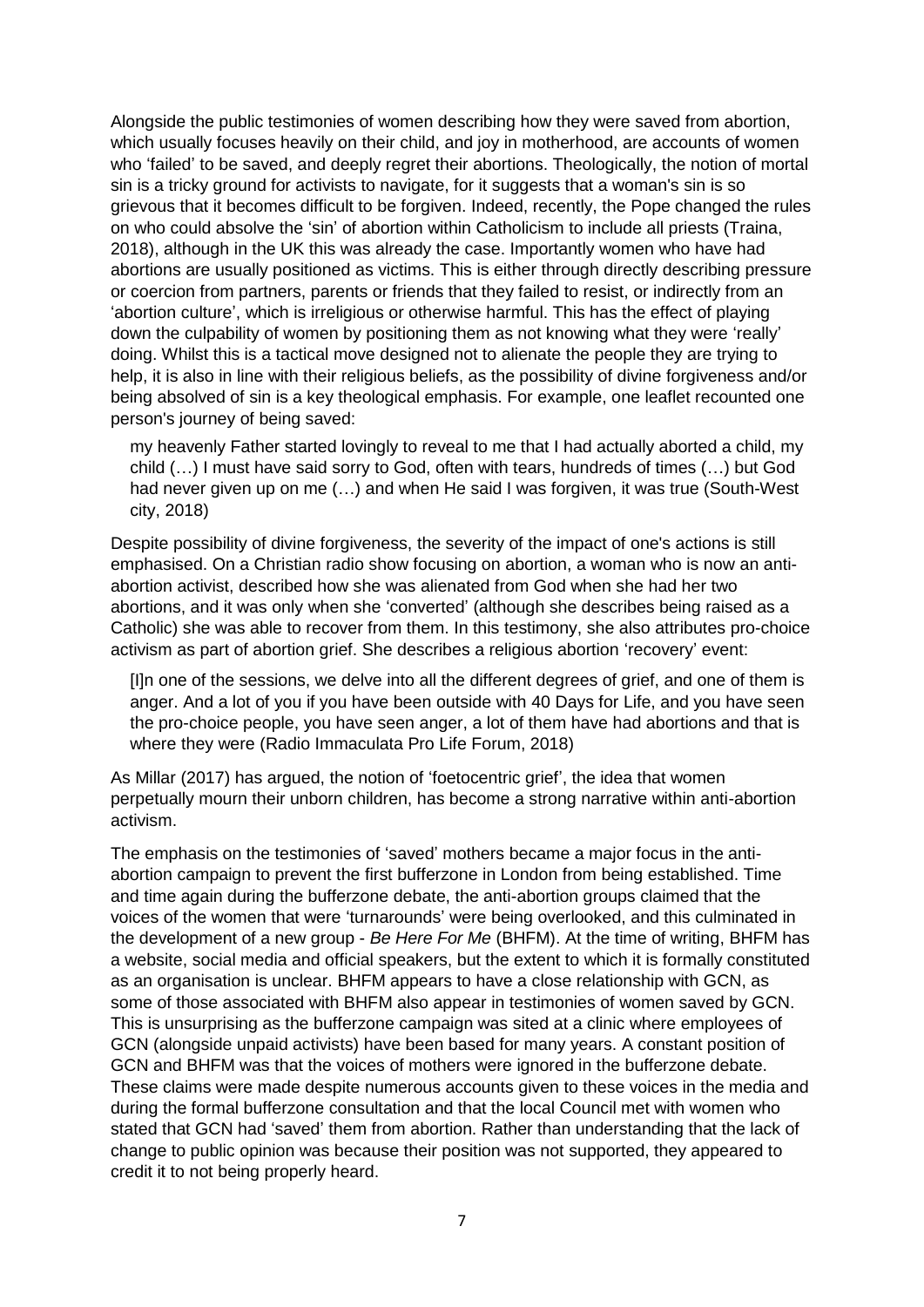Ideas about the naturalness of motherhood are central to their understanding of their activities in saving mothers (Lowe & Page, 2019a; Singer, 2018). As women's role is essentialized and seen as synonymous with motherhood, a rejection of motherhood is understood as a denial of the self. The activities outside clinics, particularly the work of people designated as 'pavement counsellors', is designed to *remind* women of their natural role. A handbook for 'pavement counsellors' given out in Birmingham (undated) states:

By carefully explaining the truth you are trying to arouse the protective, nurturing capacity of the mother (…) Ask if the woman has children. Talking about them could help reawaken her maternal instinct

Moreover, for many of the activists, abortion does not alter the status of motherhood for women. Women are mothers from the moment they conceive, and abortion transforms women from being a pregnant mother into the 'mother of a dead baby' (informal interview with antiabortion activist). They believe that women will be 'haunted' by what they have done. This is manifested through women becoming hardened, cut off from their true selves, and, importantly, alienated spiritually from God. It is only by accepting what they have done as wrong, doing penance and seeking forgiveness that they will recover. Indeed, it was common for them to attribute women's support for abortion to a lack of (proper) recovery from abortion. This appears to be a way of rationalising why so many women support abortion rights when it is, according to them, against women's 'nature'.

The positioning of abortion as something which is completely alien to women means that they need to explain how and why women come to have abortions. They do this through assuming that there is always coercion involved either directly, through partners, friends or family, or indirectly through the 'abortion culture' more generally. Whilst many of the activists mention the term 'abortion culture', they found it difficult to explain exactly what this was. It seems to be a complex mix of individualism, consumerism, and a decline of religious values. Typically they described women as choosing abortion through 'fear'. This fear could be of specific people, concern about their material circumstances, or worries about the judgement of them. The anti-abortion activists understand themselves as providing 'love' as well as support, which should counteract the fear, saving women to assert their natural inclinations to proceed with the pregnancy.

More explicit than their understanding of 'abortion culture', was the critique of the 'abortion industry', which is positioned as financially motivated to stop women from having 'choice'. 'Choice' for anti-abortion activists is understood only in terms of rejecting abortion. From this position they are also able to claim that abortion service providers mislead women by not informing them of the 'real' risks as they seek to maximise their income:

The Council has ignored the fact that (*abortion clinic*) has financial incentives to remove anyone who might be offering alternatives to women seeking abortion from outside their clinics (Bufferzone Consultation Response, GCN spokesperson, fieldnotes,2018)

Remind the woman/couple that those in the abortion industry only make money from people who have abortions, not from women who keep their babies (Birmingham handbook undated)

Other risks emphasised pertain to health risks. Some are physical, such as erroneous claims about breast cancer; substantive emphasis is placed on mental health. This is in line with their beliefs around the spiritual harm caused to women. The trauma of abortion is believed to last until women accept that they have 'killed' their children and have sought God's forgiveness through appropriate acts of contrition. This return to religiosity ensures that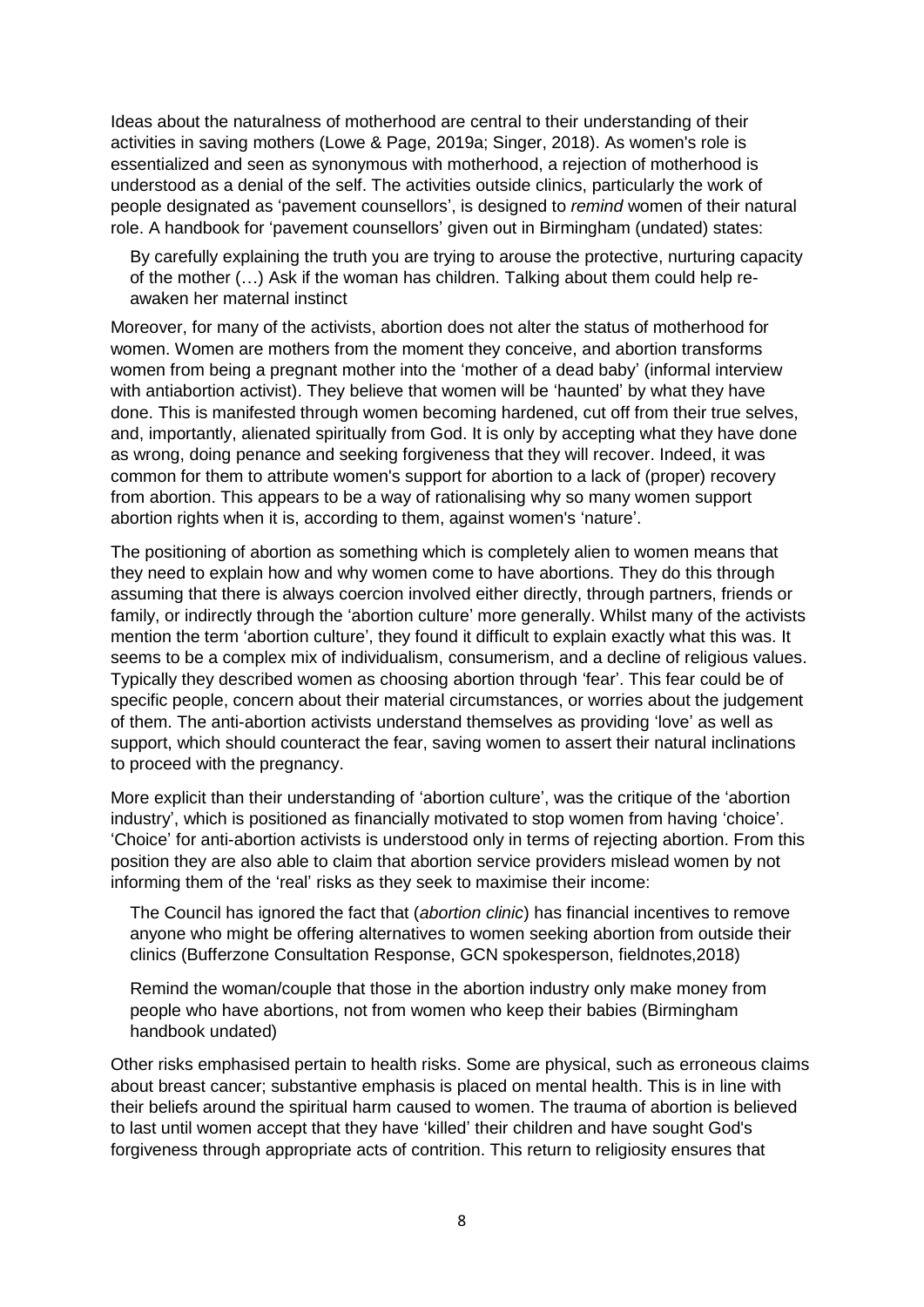women are 'saved' within their faith. The understanding that women *are* mothers, and need to be reminded of this, is the means by which they can be saved.

## 6. Religious rescues

Anti-abortion activism outside of clinics can be understood within the longer history of saving 'fallen' women. However, the understanding of their actions goes beyond this. The activities of anti-abortionists are positioned as a sacred battle, and one where they are undertaking religious work. A frequent symbol used at clinic vigils is the Mexican image of Our Lady of Guadalupe, which depicts a pregnant Madonna. In the South American context the image has traditionally been utilised as a symbol of Christian national identity, rather than antiabortion activism (Hernández, 2014). In the UK context, activists focus on elements of the story of the apparition of Our Lady of Guadalupe in Mexico to promote their anti-abortion position. This goes beyond the symbolism attached to the pregnant Madonna. In addition, they recount how Our Lady of Guadalupe played an important role in the conversion of the Aztecs to Catholicism. Importantly, they emphasise how the Aztecs were involved in child sacrifice, and their conversion to Christianity is understood as being the catalyst for bringing this practice to an end. This is then linked symbolically to abortion; abortion is likened to child sacrifice, with an understanding that the Christian message can once again be fundamental to ending abortion. In this way, Our Lady of Guadalupe is utilised as someone who 'saved' Mexico from its sinfulness, and can also be appropriated in the message to save women from having an abortion.

For example, a 'pavement counsellor' at one abortion clinic said that the site itself, where Our Lady of Guadalupe manifested, was connected with the practice of child sacrifice, with her presence being instrumental in stopping such practices as 'putting babies into the fire and ripping their hearts out' (fieldnotes 2016). In this narrative, the Virgin is credited all at once with converting Mexicans to the true religion, stopping child sacrifice, and esteeming the life of the unborn. The image of Our Lady of Guadalupe therefore generates complex meanings and is purposefully utilised to tap into these forms of symbolism, albeit one that is probably lost on those attending the clinics who are unlikely to understand this deeper meaning.

References linking child sacrifice to abortion can also be found in other contexts. For example, the Centre for Bioethical Reform stated that:

From a Judeo-Christian perspective, abortion is Child Sacrifice (…) Satan has been a baby killer from the dawn of time (Press release: Abortion Controversy 2016)

This statement illustrates the extent to which opposition to abortion is rooted in a clash between the sacred and profane, with those who oppose abortion positioned as being involved in a religious battle against the 'evil' of abortion. This understanding of abortion as a religious evil occurs within internal communications for those involved in anti-abortion activism, but is typically absent within materials for a broader audience. For example at a public meeting which sought to recruit activists for a 40 Days campaign, one speaker stated that:

If praying outside of a clinic, [you] need to protect yourself against evil. Take holy water and sprinkle it on yourself at the beginning and the end (…) Take communion, go to Mass and use your rosary. It is spiritual warfare and this is your armour (March 2016)

By designating their actions as 'spiritual warfare', those active against abortion are positioned as 'holy warriors'. Moreover, by undertaking religious work, they can also be positioned as being on the righteous side, 'saving' themselves and seeking their own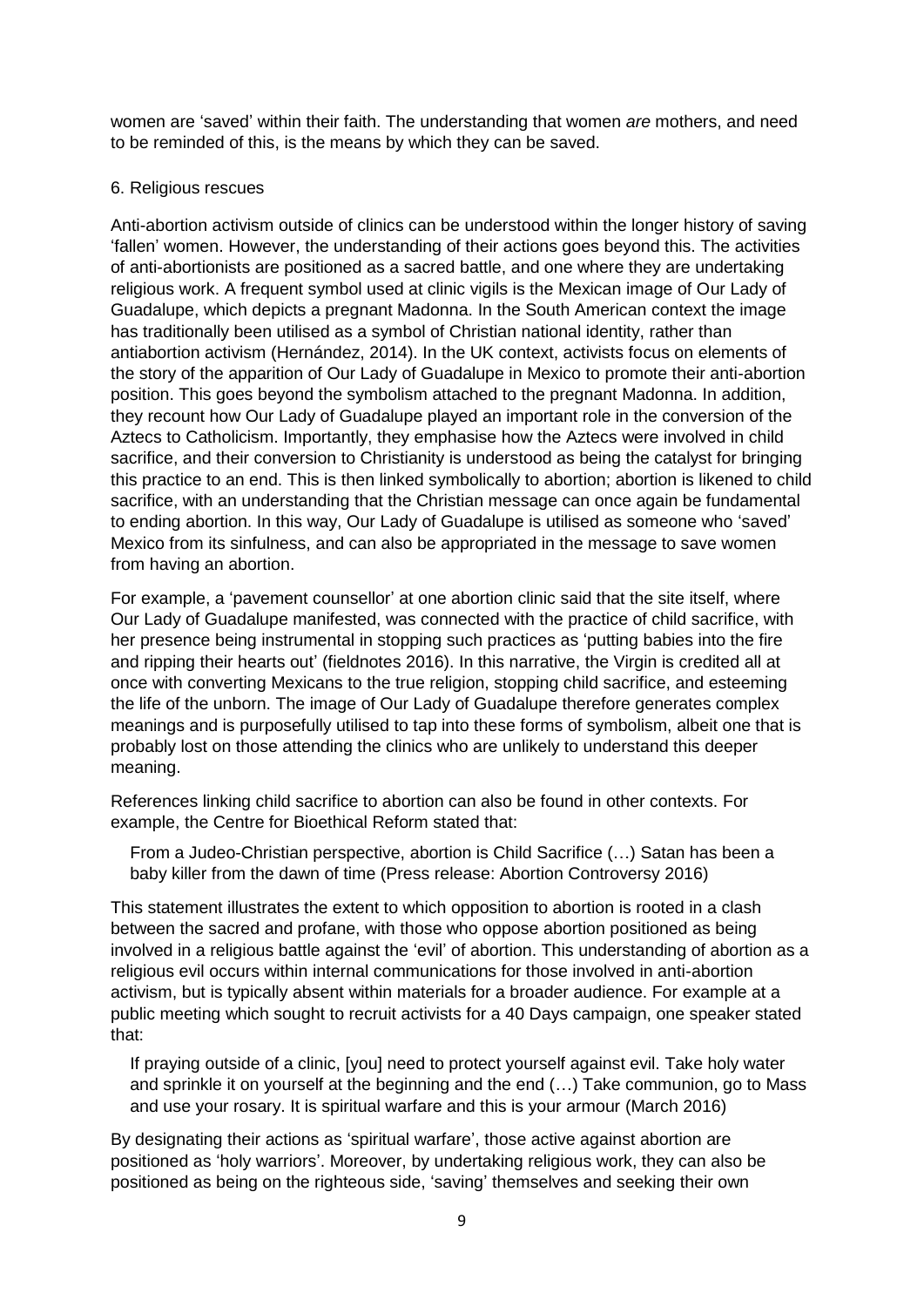salvation, being assured of God's approval for their actions. Moreover, for those who have previously had an abortion, being involved in anti-abortion work can be seen as a way to both do penance for their sins, as well as trying to save others from sinning in the same way. Belief in the divine also allows them to dismiss their lack of success in reducing abortions:

I still believe that if people are there praying and giving their actions as well to God, giving their time, you know they're giving that to God, then I believe that that does bear fruit, whether we know it or not (interview, Birmingham 2016)

Their understanding of anti-abortion activism as a religious mission, in which their activities are aligned with the sacred, and success is an act of faith, allows anti-abortion activists to dismiss any critique of their activities as at best misguided, and at worst, aligned with evil. Whilst they measure and count the 'saves' as proof of their achievements, their faith position also allows them to explain any failure as also being a divine outcome, and thus not to dissuade them from further activism. Whilst they may not have directly 'saved' a woman from abortion at that moment, their actions will bear fruit in a potentially unknowable way.

### 7. Exercising choice

**.** 

The notion that anti-abortion activists are 'saving' women is firmly dismissed by pro-choice activists we encountered. They acknowledge a range of emotions about abortion (and motherhood more generally), but it is the ability to make a decision, rather than the outcome of the decision, which is significant for them. Anti-abortion activists have misinterpreted the slogan 'my body, my choice' to be focused solely on abortion. Yet for the pro-choice campaigners, the slogan has always included the option of motherhood, not least because the UK abortion rights movement has, since its inception in the 1930s, considered the ways in which social inequalities structure motherhood and abortion decisions (Brooke, 2001; Orr, 2017). The misreading of the support that pro-choice campaigns usually have for motherhood is illustrated when one anti-abortionist that we interviewed described how taken aback they were when the pro-choice activists were involved in organising a demonstration against welfare changes which capped child benefit in families with more than two children (fieldnotes, Belfast 2018).

Thus for the activists who support a pro-choice position, women who decide not to have an abortion are largely unremarkable. Rooted in a position of supporting bodily autonomy and women's agency, the decision to proceed with a pregnancy at any stage is seen as a legitimate choice, and maximising the capacity for women to make their own decisions is the central aim. Moreover, unlike the anti-abortion activists, the pro-choice campaigners saw abortion clinics as sites where women can discuss their options and come to an informed decision. Generally speaking, pro-choice activists trust the professionalism of healthcare practitioners in advocating women's individual decision making. This position is not confined to campaigners but is a common understanding. For example, the NHS (2019) website recommends abortion service providers (alongside other sources) as places for nondirective decision counselling, and explicitly warns against contacting anti-abortion crisis pregnancy centres which may not give impartial advice.<sup>2</sup>

Hence from the perspective of pro-choice campaigners, the activities of anti-abortion activists are problematic, not because they are against abortion, but because they actively seek to reduce women's choices by exerting unwanted pressure, and by distributing

<sup>&</sup>lt;sup>2</sup> Whilst crisis pregnancy centres have been found to give misleading information (Education For Choice, 2014), their reach is limited, for most the NHS services would be their first reference point. During fieldwork, we heard no reports of women attending a crisis pregnancy centre by mistake.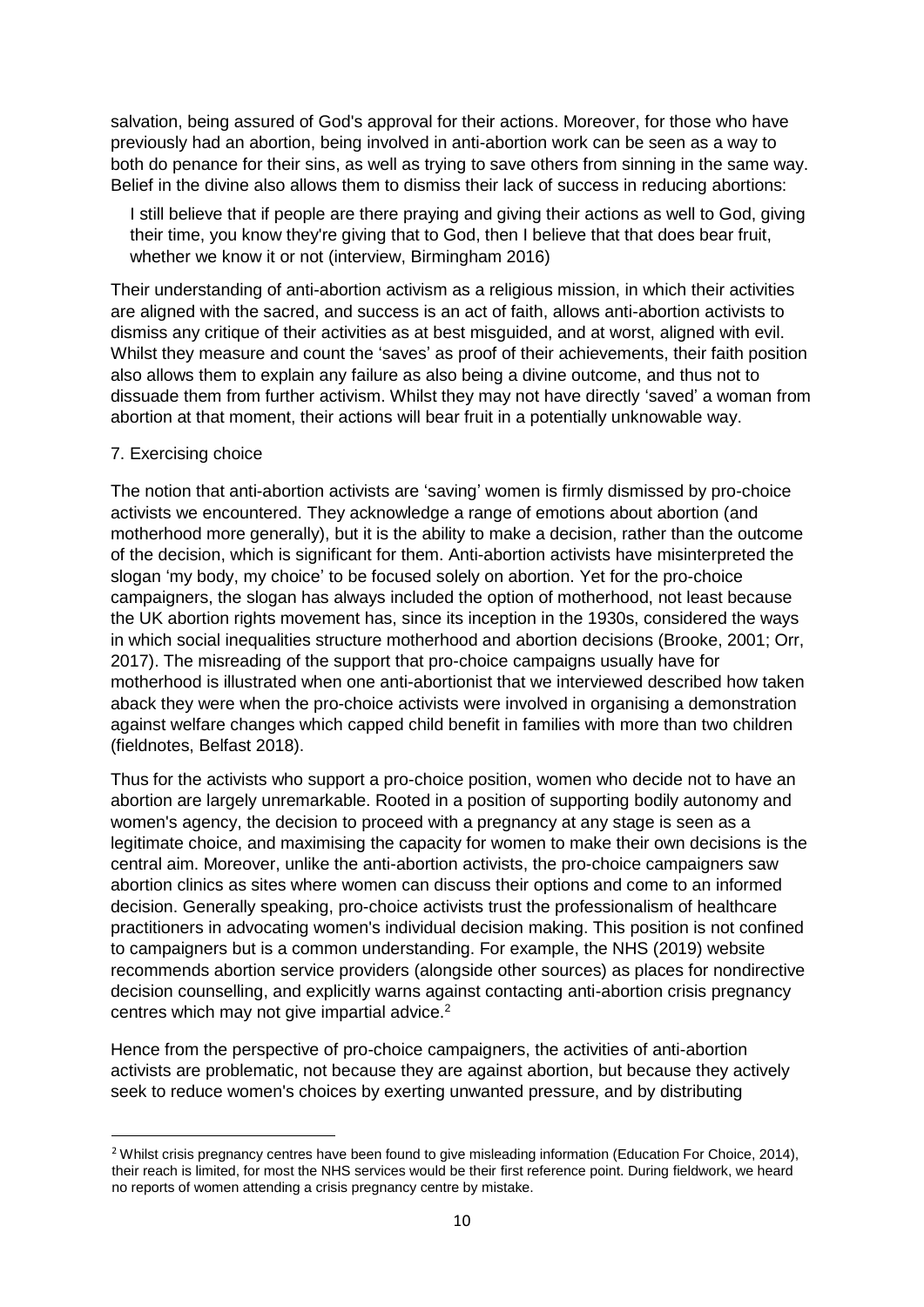erroneous information. Far from saving women, anti-abortion activists use intimidation and fear (Lowe & Hayes, 2019) and this reduces the potential for independent decision-making. Moreover, much anti-abortion activism, particularly when outside abortion clinics, is seen as inappropriate because they are unfairly targeting *individual women*. For example, as one pro-choice activist stated:

No person should feel harassed, shamed or judged when accessing legal healthcare. It is clear that they are not intending to offer support and advice, but wish to stop them accessing the clinic (London 2017)

The issue for pro-choice activists is that women who do not want to engage with antiabortion groups are forced to do so in order to access abortion, and this is an invasion of their healthcare privacy. However, that some women who want to continue with a pregnancy receive support from anti-abortion groups is neither disputed nor condemned, providing it is not premised on the basis of misinformation. This point was recently reiterated in a court case which upheld a bufferzone where the judge acknowledged that some people might welcome the presence of anti-abortion activists, but this was not a sufficient reason to ignore many others who found the encounters intrusive and distressing (Dulgheriu & Orthova vs London Borough of Ealing, 2018). Hence, for most pro-choice activists in the UK, and potentially a considerable section of the wider public, anti-abortion groups should refrain from imposing their beliefs on *individual* women, and shift public activism away from clinics to political spaces (such as outside Parliament).<sup>3</sup> Yet, as previously mentioned, the antiabortion activists do not seem to understand this position. Instead they argue that pro-choice activists, and abortion service providers, seek to prevent the 'natural' choice of motherhood, which is supported through the 'saving work' of antiabortion groups.

Consequently, the current campaigns to introduce bufferzones around clinics could be understood as being premised on the notion that women need to be spared from the activities of the anti-abortion groups. Their introduction is called for because these can be distressing encounters for those who do not want to engage with anti-abortion groups or become the focus of a public spectacle. Moreover, when misinformation or intimidating tactics are used, this could lead to *uninformed* or *involuntary* decision-making which equates to a denial of choice.

Moreover, the positioning of anti-abortion activism outside clinics as harassment is also reflected in wider public opinion. For example, in the consultation about the introduction of the bufferzone in London, over 90% of local residents supported the proposal, including some local faith leaders. In the response to the consultation on behalf of a local church, one person wrote:

I feel quite strongly that we must offer support and protection to those who are visiting the clinic and are vulnerable. If that means that as churches we need to adapt our activities to enable that protection and to prevent others using 'prayer' improperly and unethically to apply pressure or coercion, then we must do so (Ealing Council, 2018:35)

In addition to the evidence of local support for bufferzones, this quotation also illustrates that there is no singular religious position on abortion, and a faith position can lead people to supporting unhindered access to abortion. This position further illustrates the extent to which being actively against abortion is unusual even among those who hold a faith position. It was

1

<sup>&</sup>lt;sup>3</sup> Whilst there are many attempts to restrict abortion, the lack of success means that many people do not consider it under threat in mainland UK.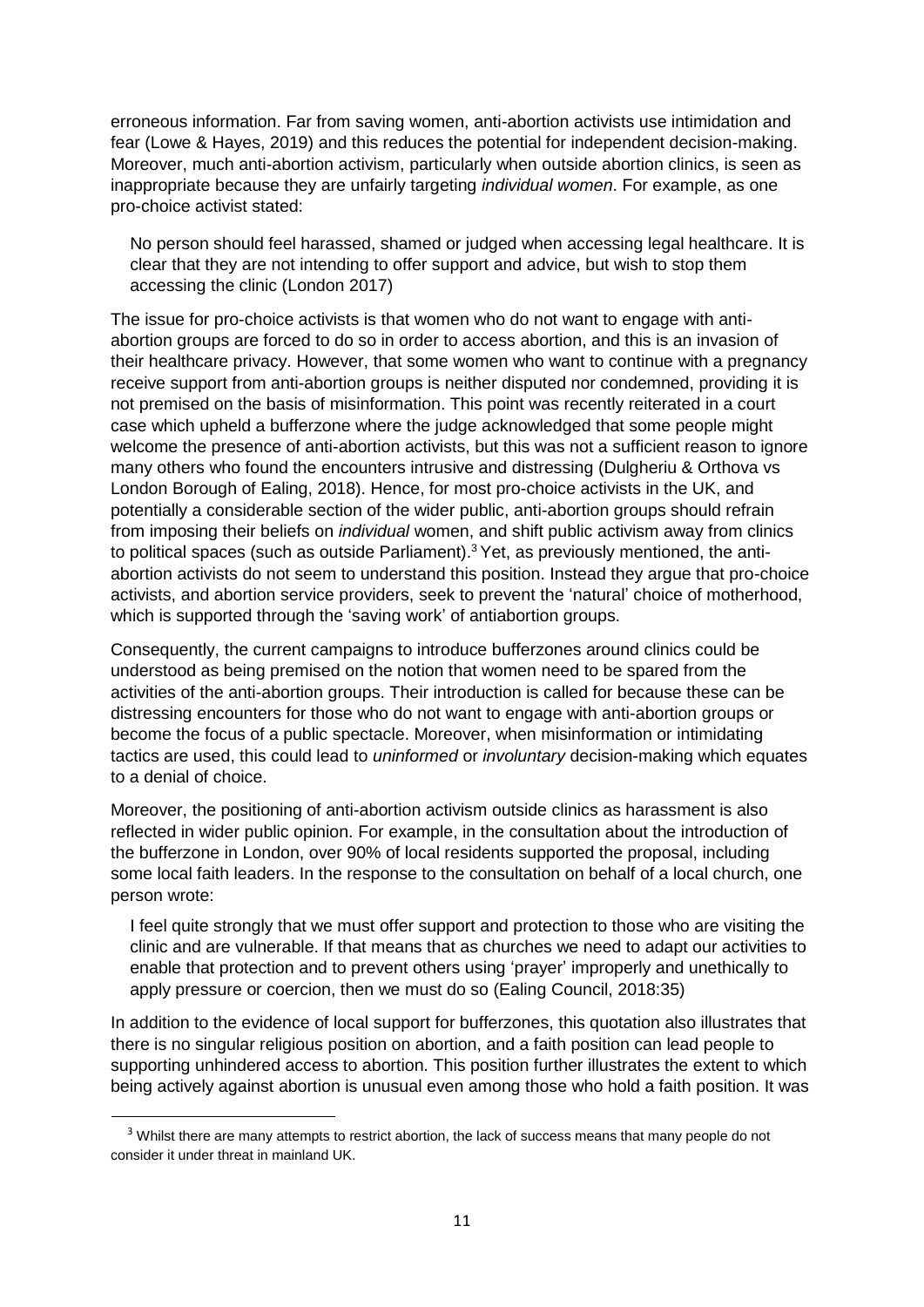common for some people to remark that they were against abortion, but in favour of bufferzones, and it appeared that this was also the position of a local Catholic priest in the same consultation (Ealing Council, 2018). Indeed, a common complaint of anti-abortion activists was that they had been unable to recruit support at their church and/or from their priest. Hence whilst it is clear that their religious beliefs are central to anti-abortion activists, their understanding of their actions as a benevolent saving activity is challenged, even by some who share their Christian beliefs.

### 8. Conclusion

For anti-abortion activists, their need to 'save' women is predicated on their understanding of women *as* mothers, which positions abortion as against women's nature. Abortion, for them, is both harmful and sinful, and stopping a woman from having an abortion is understood as both saving her soul and saving a life. Therefore, particular religious beliefs are being deployed, which emphasise both women's vulnerability in being coerced into an abortion as well as their potential for committing a mortal sin. The anti-abortion activists are motivated to prevent women from causing harm to themselves by having an abortion, harm which is understood to be generated at a physical, emotional and spiritual level. The campaign work undertaken by anti-abortion activists is very much part of their lived religion (McGuire, 2008). It forms part of their everyday lives regarding how they practice their religion, with such an approach often not being shared by others from the same religious tradition, even by those who take an anti-abortion stance. Whilst activism is meaningful for anti-abortion activists because it potentially saves the woman's soul and the life of her baby, the very activism itself has a role in securing the salvation of the activist too, heightening its importance further. The saving work being undertaken therefore exists at numerous levels – for the mother, the potential child and the activist too.

We suggest that an understanding of saving functions as both a means and an end within the UK anti-abortion movement. As a means, it shapes the specific gendered understanding of women and abortion, and positions anti-abortion activists as doing God's work. It also provides the ends, in that the success of their actions is measured in the counting and fetishisation of those saved. The strong emphasis on saving women from the 'harm' of abortion builds on the theological understanding of women being connected to sexual sinfulness, and a consequence of their failure to comply with the natural role of motherhood. This is an internally ordered understanding, which makes sense to those specifically participating in anti-abortion activism, but is often not comprehensible by those advocating a pro-choice position. Their actions to 'save' women can be situated in the longer history of religious rescues, including concerns about those not 'saved' in the faith. From this sacred position, those who support abortion are associated with the profane, which could include being 'hardened' to abortion through previous exposure or being motivated by profits. However, this latter aspect largely fails as a public message in the context of the UK where abortion is usually provided free within the NHS.

In contrast, pro-choice campaigners make no assumptions about motherhood (Orr, 2017). Women who consider abortion but decide not to proceed, whether or not they consult an abortion service provider, are understood as deploying agency and autonomy, and their decision is not seen as an outcome of anti-abortion activities. The pro-choice positioning of abortion and motherhood as equally legitimate choices for women is in direct contradiction to the essentialized assumptions of the anti-abortion activists. This position stems from a different understanding of women, their bodies and behaviour which emphasises individual decision-making but also challenges the structural conditions in which these decisions are made. The space outside abortion clinics is a flashpoint for these contested issues. It is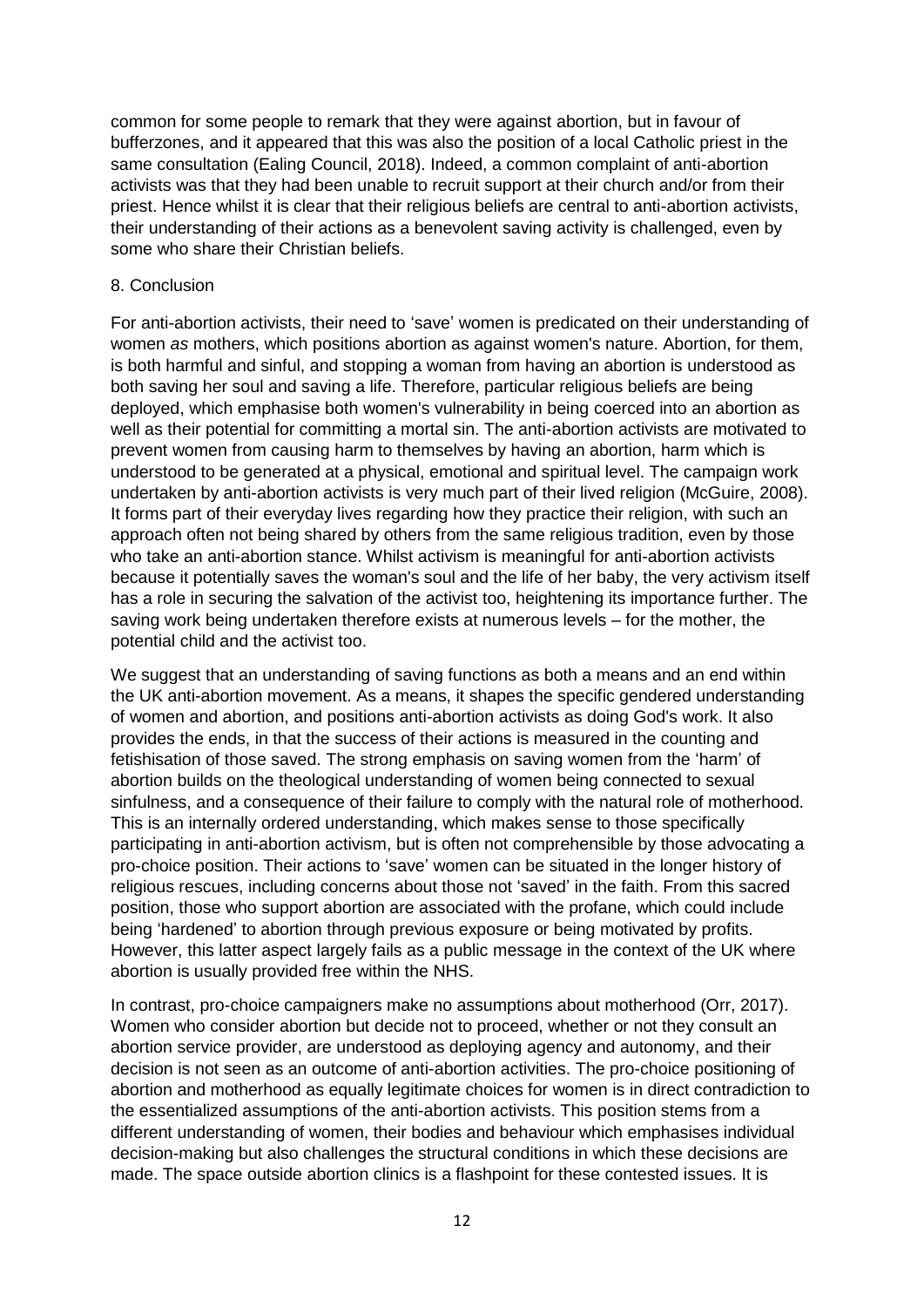understood in multiple dichotomous ways; a battle between sacred and profane, a site of safety and danger, and a struggle between sacred and secular positions; but where women seeking abortion are positioned as potentially at risk and in need of saving.

Whilst religious understandings of saving are a powerful message in the context of strong Christian beliefs, we suggest they have limited public resonance. Moreover, positioning abortion as child sacrifice is likely to alienate the wider public. In contrast, the need to shield women from the anti-abortion activists appears to be a stronger argument, generating support from the general public as can be seen in the support for the introduction of a bufferzone in London. This is unsurprising in the context of widespread support for abortion (Park, Bryson, Ciery, Curtice, & Phillips, 2013) and concerns about the safety and privacy of women entering abortion clinics (Lowe & Hayes, 2019). At one level, both sides position women as potentially vulnerable and in need of protection from a specific form of harm. For the anti-abortion activists, the only way to prevent harm is to reject abortion. Meanwhile, for pro-choice activists, the harm is a restriction of potential choices. This latter position seems to better reflect the views of the wider public, and thus anti-abortion activists who position themselves as saving women seem unlikely to be convincing for those outside of the antiabortion movement.

#### References

- Bacon, H., Dossett, W., & Knowles, S. (2015). Introduction. In H. Bacon, W. Dossett, & S. Knowles (Eds.), *Alternative Salvations: Engaging the Sacred and the Secular* (pp. 1–7). London: Bloomsbury.
- Billings, A. (2004). *Secular Lives, Sacred Hearts: The Role of the Church in a TIme of No Religion*. London: SPCK.
- Bracke, S. (2012). From "saving women" to "saving gays": Rescue narratives and their dis/continuities. *European Journal of Women's Studies*, *19*(2), 237–252. https://doi.org/10.1177/1350506811435032
- Braun, V., & Clarke, V. (2006). Using thematic analysis in psychology. *Qualitative Research in Psychology*, *3*(2), 77–101. https://doi.org/10.1191/1478088706qp063oa
- Brooke, S. (2001). "A New World for Women"? Abortion Law Reform in Britain during the 1930s. *The American Historical Review*, *106*(2), 431–459. https://doi.org/10.2307/2651613
- Clark, G. (2008). The Role of Mother and Baby Homes in the Adoption of Children Born Outside Marriage in Twentieth-Century England and Wales. *Family and Community History*, *11*(1), 45– 59. https://doi.org/10.1179/175138108X293093
- Coleman III, T. J., & Arrowood, R. B. (2015). Only We Can Save Ourselves: An "Atheist's" Salvation. In H. Bacon, W. Dossett, & S. Knowles (Eds.), *Alternative Salvations: Engaging the Sacred and the Secular* (pp. 11–20). London: Bloomsbury.
- Davie, G. (2015). *Religion in Britain: A Persistent Paradox*. Chichester: Wiley-Blackwell.
- Dowell, S., & Williams, J. (1994). *Bread, Wine and Women: The Ordination Debate in the Church of England*. London: Virago.
- Dulgheriu & Orthova vs London Borough of Ealing. (2018). EWHC 1667 (Admin).
- Ealing Council. (2018). Agenda Documents 10/04/18.

Education For Choice. (2014). *Crisis Pregnancy Centres*. London.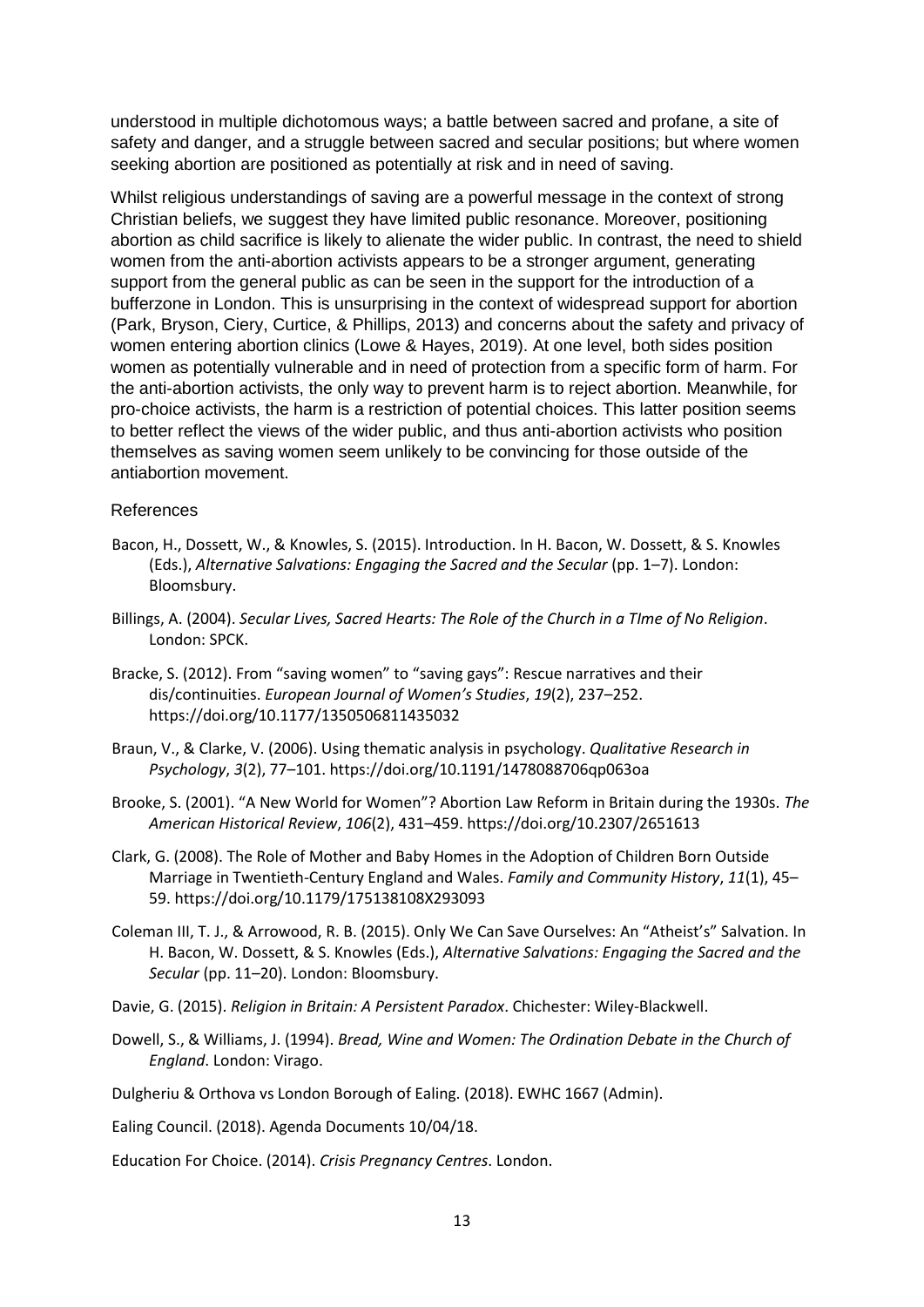- Edwards, K. B. (2012). *Admen and Eve: The Bible in Contemporary Advertising*. Sheffield: Sheffield Phoenix Press.
- Garrett, P. M. (2000). The abnormal flight: The migration and repatriation of Irish unmarried mothers. *Social History*, *25*(3), 300–343. https://doi.org/10.1080/03071020050143356

Gilman, C. P. (2003). *Concerning Children* (Reprint of). Oxford: AltaMira Press.

Gray, A. M. (2017). *Attitudes to Abortion in Northern Ireland: Research Update*. Belfast.

- Hall, C. (2000). *White, Male and Middle Class: Explorations in Feminism and History*. Cambridge: Policy Press.
- Haugeberg. (2017). *Women Against Abortion*. Chicago: University of Illinois Press.
- Hernández, M. (2014). *The Virgin of Guadalupe and the Conversos*. London: Rutgers University Press.
- Jantzen, G. M. (1998). *Becoming Divine*. Manchester: Manchester University Press.
- Lowe, P., & Hayes, G. (2019). Anti-Abortion Clinic Activism, Civil Inattention and the Problem of Gendered Harassment. *Sociology*, *53*(2), 330–346. https://doi.org/10.1177/0038038518762075
- Lowe, P., & Page, S.-J. (2019a). "On the Wet Side of the Womb": The construction of mothers in antiabortion activism in England and Wales. *European Journal of Womens Studies*, *26*(2), 165–180. https://doi.org/1350506818785191
- Lowe, P., & Page, S.-J. (2019b). Rights-based claims made by UK anti-abortion activists. *Health and Human Rights*, *21*(2), 133–144.
- Mahmood, S. (2011). Religion, Feminism, and Empire: The New Ambassadors of Islamophobia. In L. M. Alcoff & J. D. Caputo (Eds.), *Feminism, Sexuality, and the Return of Religion* (pp. 77–102). Bloomington: Indiana University Press.
- McGuire, M. (2008). *Lived religion: Faith and practice in everyday life*. Oxdord: Oxford University Press.
- Millar, E. (2017). *Happy Abortions: Our Bodies in the Era of Choice*. London: Zed Books.
- NHS. (2019). Abortion Overview. Retrieved November 8, 2019, from https://www.nhs.uk/conditions/abortion/
- Oestigaard, T. (2003). *An Archaeology of Hell: Fire, Water and Sin in Christianity*. Lindome: Bricoleur Press.
- Orr, J. (2017). *Abortion wars: The fight for reproductive rights*. Bristol: Policy Press.
- Page, S. J. (2011). Negotiating sacred roles: A sociological exploration of priests who are mothers. *Feminist Review*, *97*(1), 92–109. https://doi.org/10.1057/fr.2010.37
- Park, A., Bryson, C., Ciery, E., Curtice, J., & Phillips, M. (2013). *British Social Attitudes 30th Report*. *London: NatCen Social Research*. Retrieved from http://bsa-30.natcen.ac.uk/read-thereport/politics/introduction.aspx%5Cnhttp://www.bsa.natcen.ac.uk/media/38723/bsa30\_full\_ report\_final.pdf
- Pope Francis. (2016). Misericordia et misera. Retrieved October 27, 2019, from https://w2.vatican.va/content/francesco/en/apost\_letters/documents/papa-francesco-letteraap\_20161120\_misericordia-et-misera.html
- Singer, E. O. (2018). Lawful Sinners: Reproductive Governance and Moral Agency Around Abortion in Mexico. *Culture, Medicine and Psychiiatry*, *42*(1), 11–31. https://doi.org/10.1007/s11013-017-